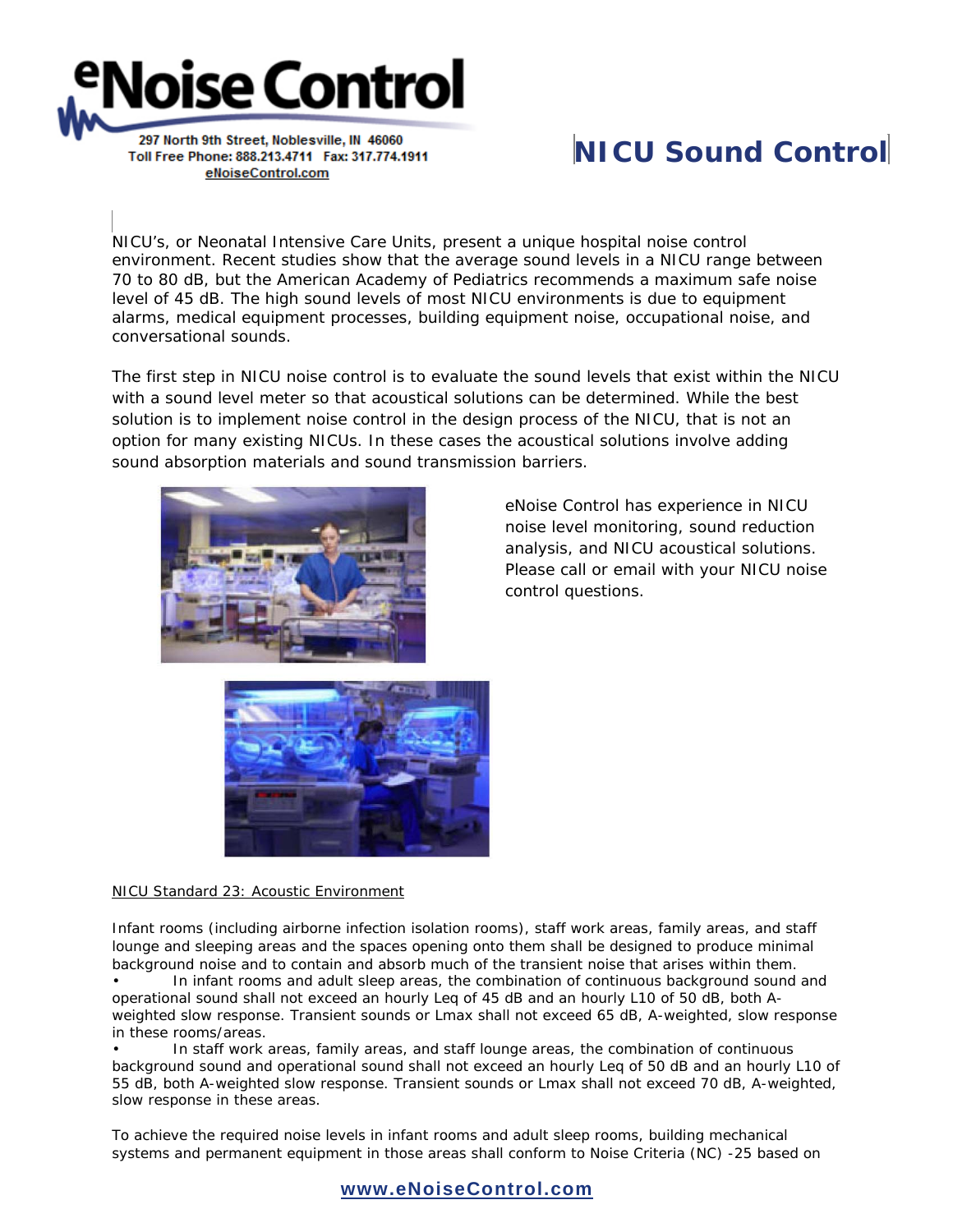manufacturers' noise ratings with allowance for other sound sources and adjustment for room loss if less than 10 dB. Areas in open communication with infant rooms and adult sleep rooms shall conform to NC-30. Building mechanical systems and permanent equipment in other areas specified in the Standard shall conform to a maximum of NC-35. Building mechanical systems include heating, ventilation, and air conditioning systems (HVAC) and other mechanical systems (e.g., plumbing, electrical, vacuum tube systems, and door mechanisms). Permanent equipment includes refrigerators, freezers, ice machines, storage/supply units, and other large non-medical equipment that is rarely replaced.

 Where personal address speakers are located in sensitive areas, announcing systems shall have adjustable volume controls for the speakers in each room and for each microphone that sends signal through the system.

 Speech privacy and freedom from intrusive sounds shall be provided by acoustic seals for doors and building to meet STC criteria (below) for demising partitions in infant rooms, on-call and sleep rooms, family transition rooms, and conference rooms or offices in which sensitive staff and family information is discussed. All other penetrations for conduits, inset boxes, pipes, ducts, and other elements in sound demising partitions shall be sealed airtight to prevent noise flanking (leakage) through gaps and openings.

## **Interpretation:**

 The acoustic environment is a function of both the facility (e.g. building mechanical systems and permanent equipment, the intrusion of exterior sounds, the sound containment afforded by doors and walls, and the sound absorption afforded by surface finishes) and operations (e.g. the activities of people and function of medical equipment and furnishings).

 The acoustic conditions of the NICU should favor speech intelligibility, normal or relaxed vocal effort, speech privacy for staff and parents, and physiologic stability, uninterrupted sleep, and freedom from acoustic distraction for infants and adults(24). Such favorable conditions encompass more than the absence of noise and require specific planning for their achievement. Speech Intelligibility ratings in infant areas, parent areas, and staff work areas should be "good" to "excellent" as defined by the International Organization for Standardization ISO 9921:2003. Speech intelligibility for non-native but fluent speakers and listeners of a second language requires a 4 to 5 dBA improvement in signal-to-noise ratio for similar intelligibility with native speakers. The Leq, L10 and Lmax limits will safeguard this intelligibility and also protect infant sleep(25).

 The permissible noise criteria of an hourly Leq of 45 dB, A-weighted, slow response in infant rooms and adult sleep areas is more likely to be met in the fully operational NICU if building mechanical systems and permanent equipment in those areas and the areas in open communication with them conform to NC-25 or less. NC-25 translates to approximately 35 dBA of facility noise. A realistic addition of 10 dBA of operational noise above this background will result in an Leq of about 45 dBA. Limiting operational noise to only 10 dBA above the background will require conscientious effort.

 Acoustically absorptive surfaces reduce reverberation and, therefore, sound levels at a distance from the sound source. When possible, two perpendicular walls should be covered with sound absorptive surface materials with an NRC of at least 0.65. Where this is not possible the upper portions of all four walls (above areas likely to be damaged by the movement of equipment) should be covered with such material. Glass should be limited to the area actually required for visualization in order to leave wall surface available for absorptive surface treatment. While a variety of flooring will limit impact noise somewhat, specialized carpeting offers the most protection.

 Fire alarms in the infant area should be restricted to flashing lights without an audible signal. The audible alarm level in other occupied areas must be adjustable. Telephones audible from the infant area should have adjustable announcing signals.

 The type of water supply and faucets in infant areas should be selected so as to minimize noise, and should provide instant warm water in order to minimize time "on".

 Noise-generating activities (e.g., linen and supply carts, conference areas, clerk's areas, multiple-person work stations, and travel paths not essential to infant care), permanent equipment and office equipment should be acoustically isolated from the infant area. Vibration isolation pads are recommended under leveling feet of permanent equipment and appliances in noise-sensitive areas or areas in open or frequent communication with them.

**www.eNoiseControl.com**